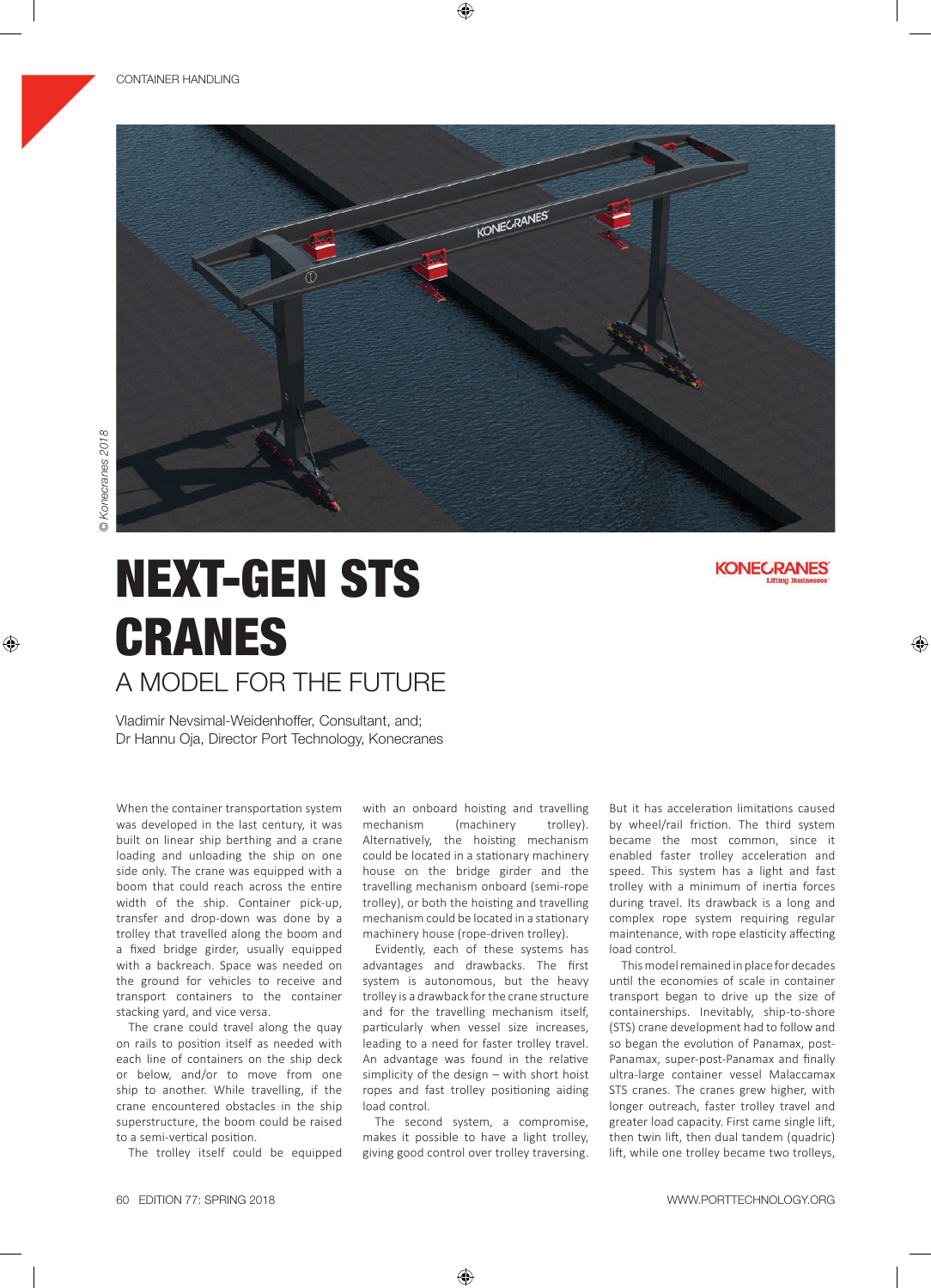

Konecranes 2018 *© Konecranes 2018*

Figure 1. New quayside berth and STS crane concept

making the cranes ever heavier and more expensive.

A direct consequence of the growth in crane size and weight is the increase in the cost of crane runway foundations, particularly at the quayside. The cantilever effect of boom extension also calls for a heavier counterweight to keep the crane stable. Therefore, corner loads and support requirements on the crane foundation have multiplied during the last decade.

It is quite clear that we are reaching the end of our ability to evolve and improve STS crane performance by scaling up.

## FROM EVOLUTION TO REVOLUTION

The end of STS crane evolution is confirmed when we look at the obstacles inherent in containership design. Economies of scale require more and more containers to be placed onboard. To date, naval architects have lengthened the vessel up to 400 metres (m) while restricting the increase in the width of the beam. They point out that going beyond this length in the standard design of a container ship is not advisable because it would lead to insufficient torsional stiffness, leaving aside the question of maneuverability.

Taking another path by increasing the width of the beam runs directly into another limitation of ship-to-shore crane design. It is simply against the laws of physics to extend the crane boom forever. Moreover, the speeds of rope-driven trolleys today (250m/min and more) are such that their travel mechanisms could more aptly be called "rope destruction" mechanisms.

As the number of containers carried by container ships increases, the size of the average port call is increasing up to 10,000 TEU per call and more. The pressure to unload/load these huge vessels as quickly as possible is greater than ever – but there is a limit to how many adjacent cranes can service the vessel. Quay productivity has not increased significantly despite all attempts to develop faster trolleys that can carry more than one container per move.

In the big picture, the ever-growing quantity of containers to be transported requires that container terminals grow in size, with longer quays to receive ships, taking more of the available coastline. This poses a significant environmental problem that, accompanied by other nuisance factors such as increased air and noise pollution and traffic jams, inevitably has to be dealt with in parallel.

## THE MULTI-TROLLEY STS CRANE CONCEPT

Theoretical STS productivity can be calculated according to the basic parameters of distance, speed and acceleration. Today's STS specifications call for 90/180m/min hoist speeds, acceleration of 2/4 seconds, and trolley speed of 250m/min accelerated in 5 seconds. Over the vessel through one bay (on deck: 23x1+25x10+ and in cells: 21x10+19x1=502 moves), we can calculate the productivity of a current STS for an ULCV with a cycle time of approximately 120 seconds, giving a net production of 30 moves per hour, or 4,320 moves in 24 hours per berth with 6 cranes (or 5,760 with 8 cranes).

With the current STS concept, the